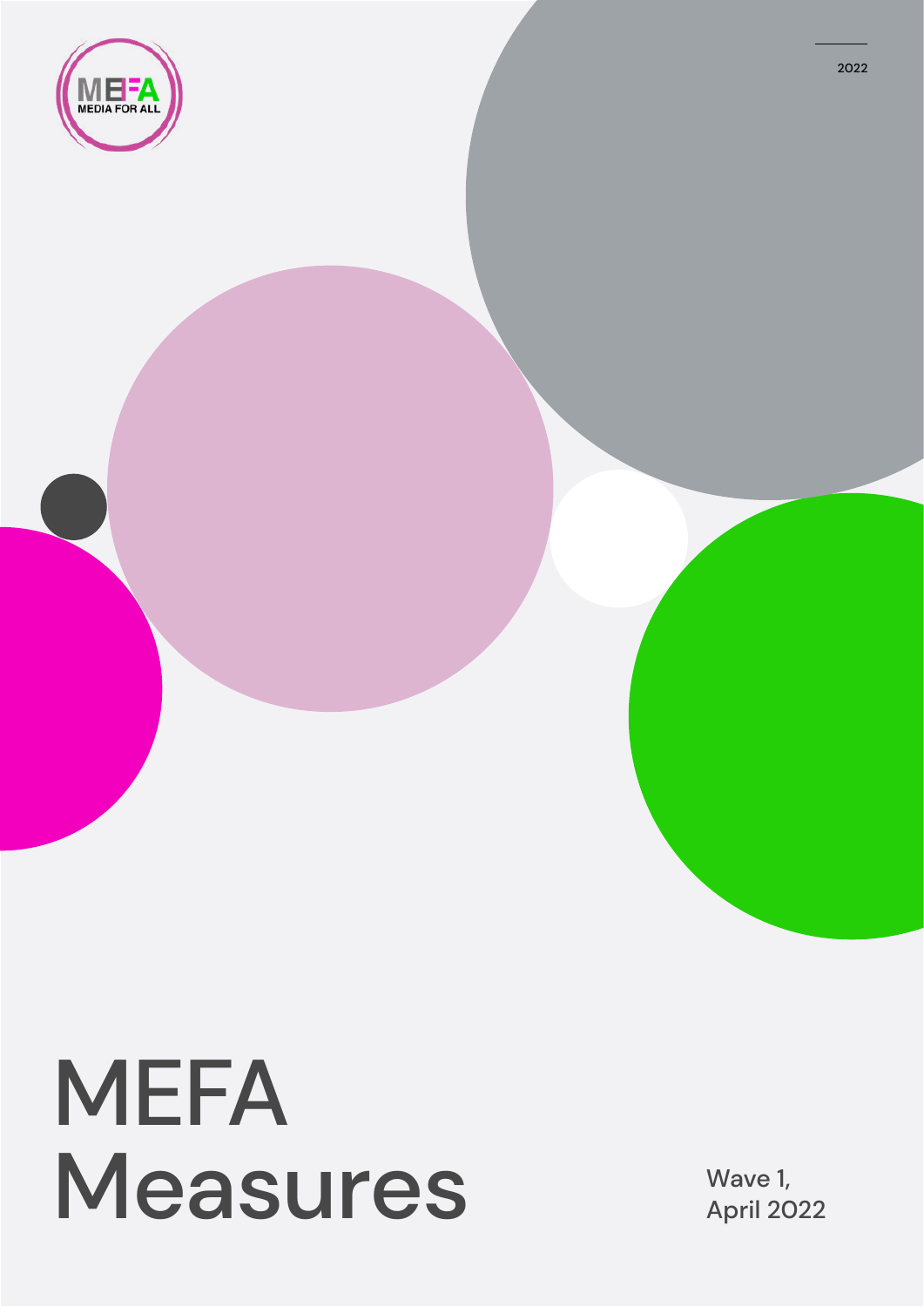## Welcome to Media For All's inaugural MEFA Measures Survey



Naren Patel

CEO of Geoprove and Founder of MEFA Media For All was founded in 2017 by a group of diverse leaders in the media and advertising industry who wanted to close the representation gap in an industry they loved but failed to represent them and their communities. Our focus is to help the industry's people of colour thrive and increase its diversity of talent.

Through our mentoring programs, events, and industry outreach, we have built an inclusive community for driving change through connecting and learning. We focus on the recruitment and retention of diverse talent (those from minoritised ethnic backgrounds), alongside the mentoring and career development of our members. This past three years has seen our membership grow quickly, and our community now comprises over 500 professionals at every level of the industry.

It is run by professionals volunteering their time to help fulfil MEFA's mission, and membership is entirely free for Black, Asian and ethnic minority talent working in the media industry.

MEFA Measures is Media For All's new survey on the state of diversity and inclusion in our industry, and is underpinned by data collected from underrepresented communities within the advertising and media landscape.

In this first survey, MEFA Measures has seen over 300 respondents share perspectives on their lived experience, alongside verbatim suggestions for ways to improve, covering recruitment, corporate Diversity, Equity and Inclusion (DE&I) initiatives, and management. It's offers a clear picture of diversity and inclusion through the eyes of talent from minoritised ethnic backgrounds.

It is our intention to use the results to help us fulfil our purpose, and as a launchpad for continued change in organisations and the wider industry. We hope you find it useful.

If you'd like to find out more about MEFA Measures, Media For All more broadly, or understand how we can help you or your organisation, get in touch.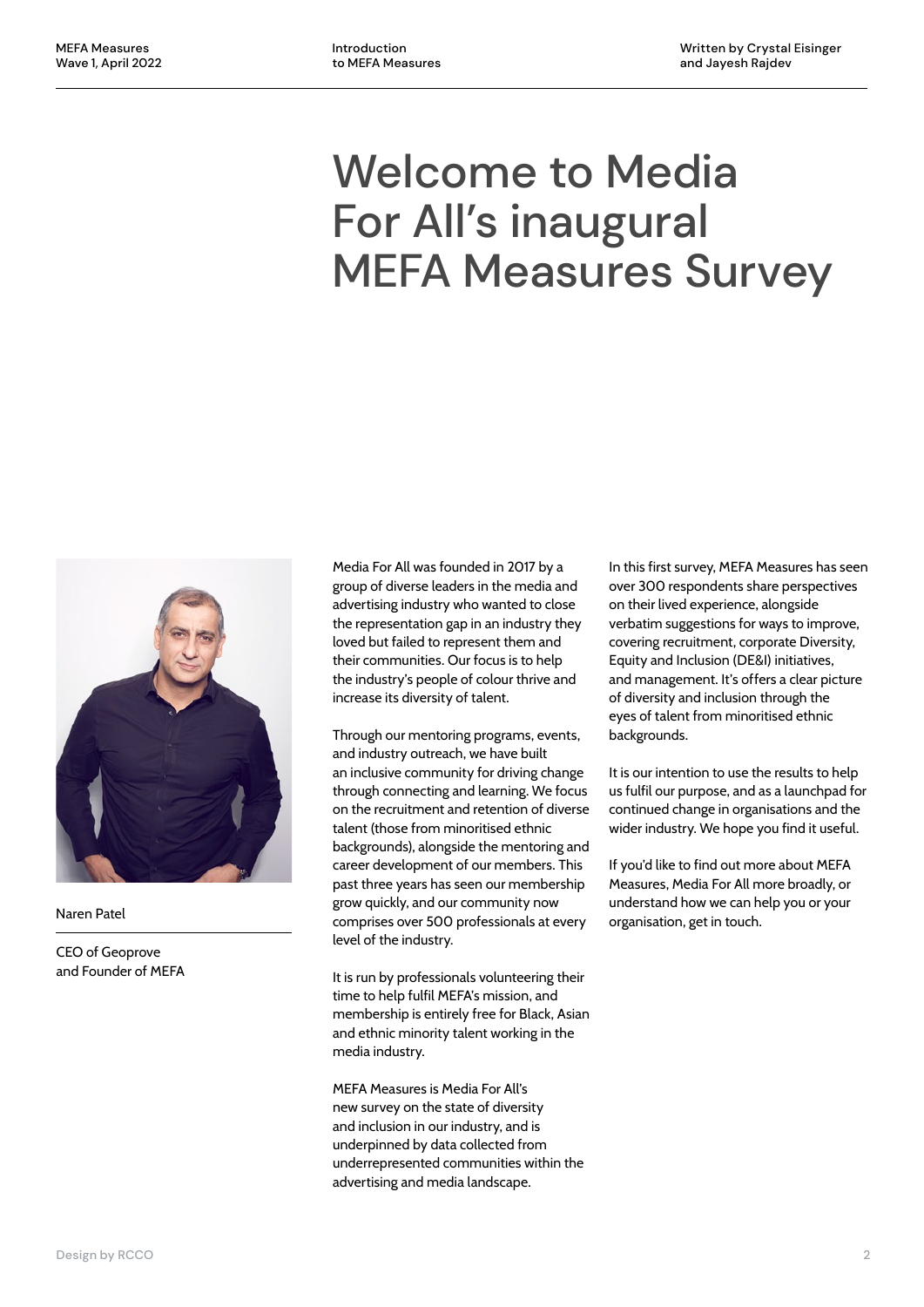The MEFA Team

Written by Crystal Eisinger and Jayesh Rajdev

Our team



Crystal Eisinger CEO of Keakie & Director of Strategy for MEFA



Nikki Sehgal General Manager of MEFA



Jayesh Rajdev

Controller of Advanced Advertising at ITV & Director of Communications for MEFA



Dino Myers-Lamptey

Founder of The Barber Shop & Strategy Consultant for MEFA



Sumran Kaul

Client Lead at Brand Metrics & Insight Lead for MEFA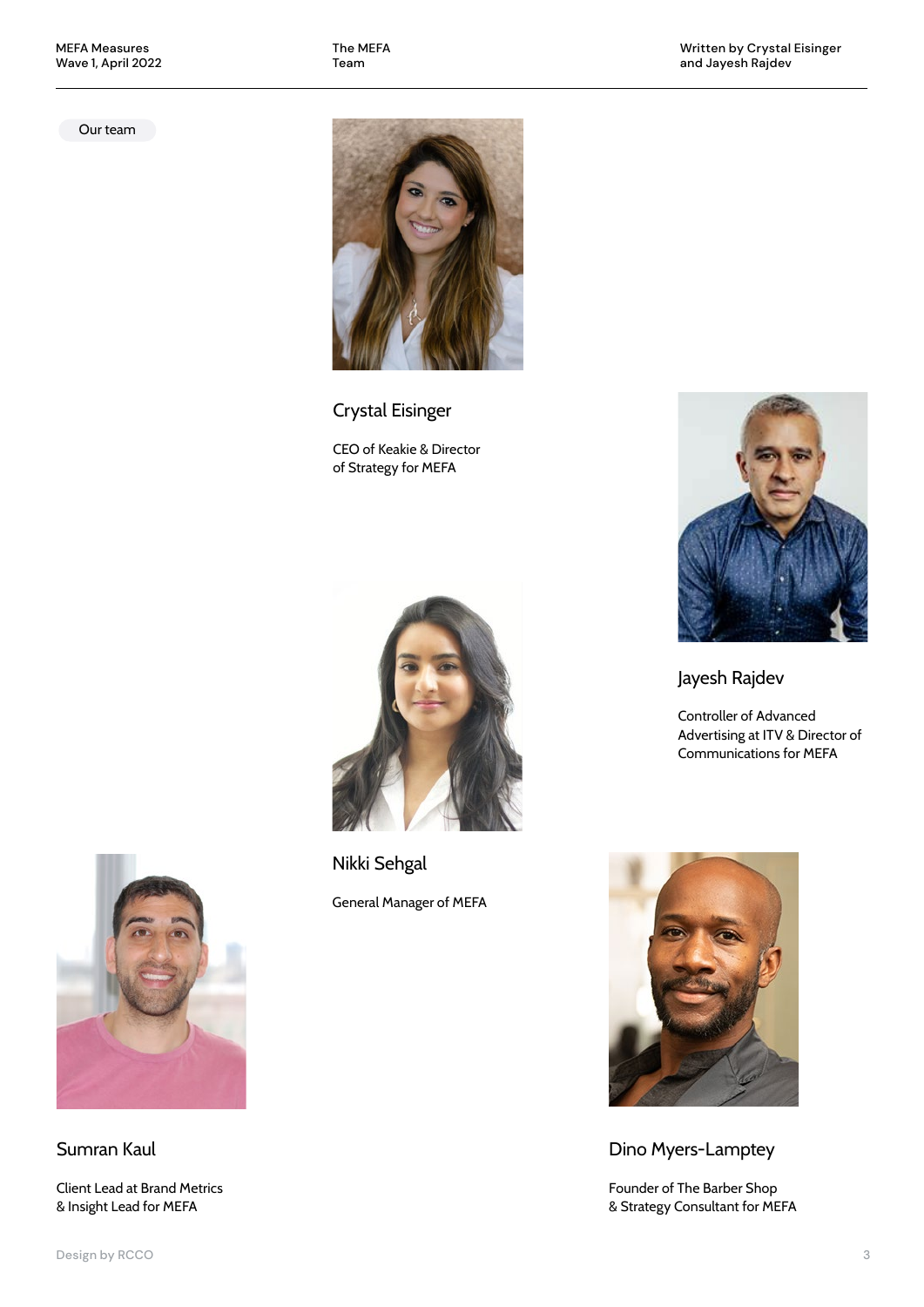# Three Main Findings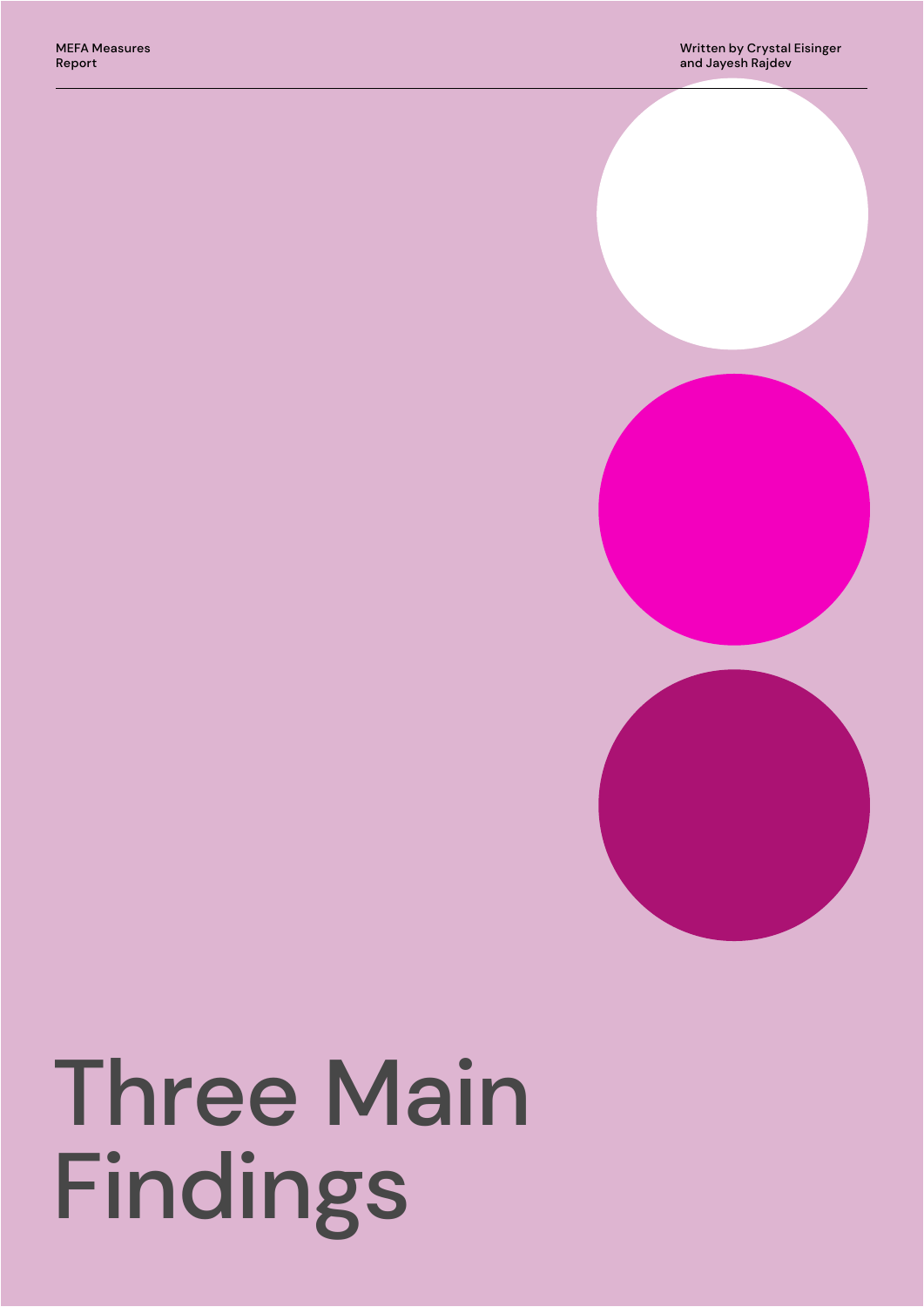

What is a perception gap?

"We need to end the tokenism and box-ticking!"

Verbatim feedback from survey participant

Summary

## 1. The Perception **Gap**

A perception gap persists around progress in diversity, equity and inclusion in the media landscape. What this means is that those who are not directly impacted by it are more positive across the board on outcomes and progress on diversity, equity and inclusion than those from minoritised backgrounds, especially women and those earlier in their career.

*"When we're not experiencing a psychologically or physically intense state, we dramatically underestimate how much it will affect us. For instance, evidence shows that physicians consistently think their patients are feeling less pain than they actually are. Without being in a state of pain themselves, physicians can't fully realise what it's like to be in that state."*

Adam Grant, Give and Take

The perception gap shows itself across a few different dimensions in the MEFA Measures survey results. White people are more positive across the board in their perceptions of industry equality. The gaps are widest around feeling that "there are opportunities to rise in my company" and that "everyone in my organisation is treated fairly."

While respondents felt there were improvements in hiring and their ability to progress within their organisation over three quarters of survey respondents reported not being able to see role models like them in their organisation with over half of respondents saying they didn't feel they have equal opportunity within their organisation.

## <mark>57%)</mark> последните село на село на село на село на село на село на село на село на село на село на село на село

Of people feel confident they can progress in their organisation

#### 56% <mark>г.</mark> 77% до населението на селото на селото на селото на селото на селото на селото на селото на селото на

Of people don't feel there is equal opportunity

Report improvements in recruitment in their organisation

#### Don't see role models like them in their organisation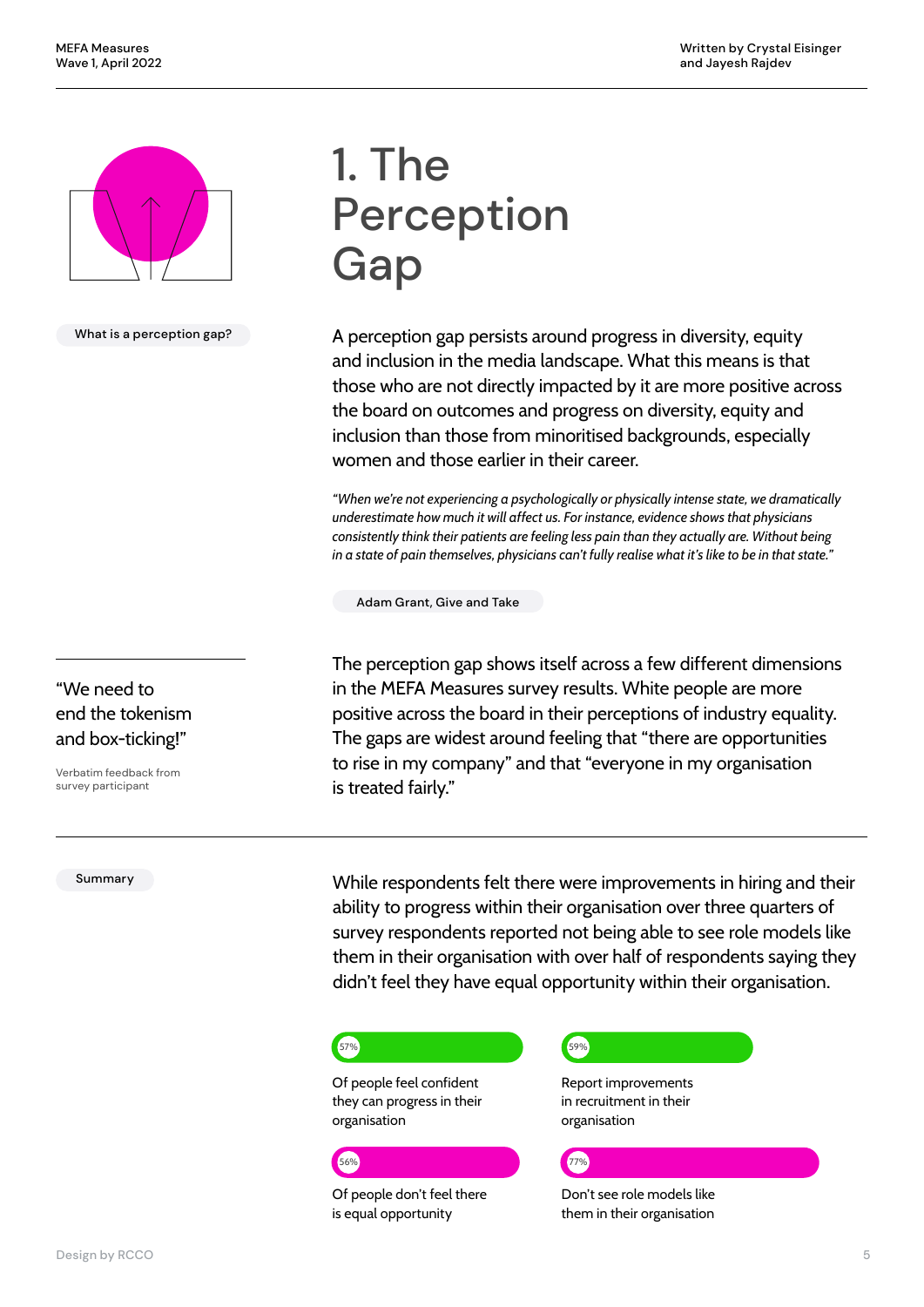Across the board we see the perception gap between White and Black and Asian respondents. Black and Asian survey respondents have a worse outlook on progression, equal treatment and visible increase of ethnic minorities within their organisation than their White counterparts.

#### **Women, 18-35s and 'non-White' people are much more likely to feel a lack of equality in treatment, support and opportunity in their organisation.**

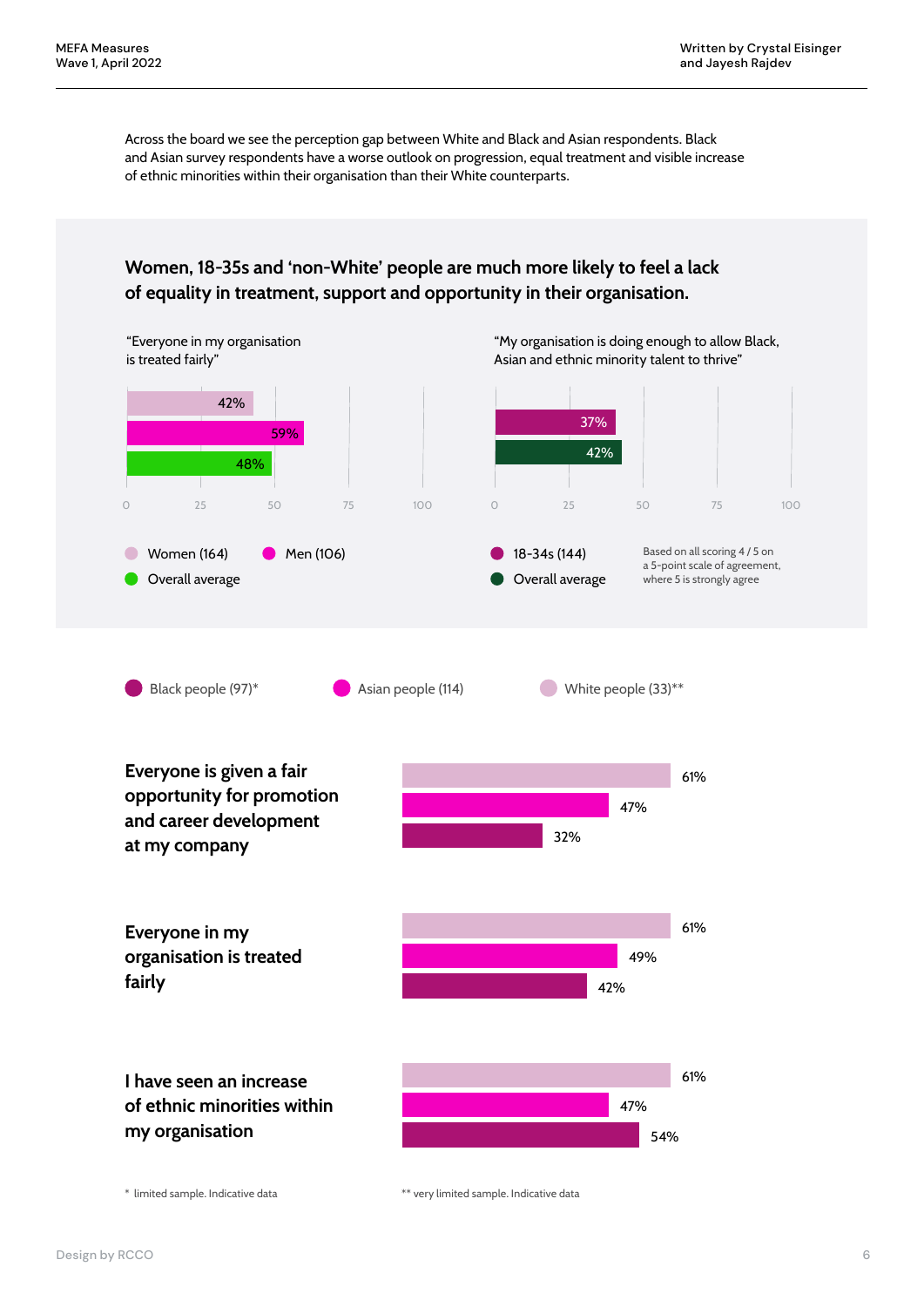Our youngest industry talent (18-34s) have a more pessimistic outlook than their older colleagues (35-44). Only 37% of 18-34 year olds feel that their organisation is helping minorities to thrive (vs 49% of the 35-44 age group). Meanwhile, just 54% of 18-34s feel confident in their ability to progress within their company compared to 69% of 35-44s.

| The youngest talent<br>(18-34s) feel it will                                                                                                                                                                                                                                                                                                                          | Everyone in my<br>organisation<br>is treated fairly | 55%<br>51%<br>46%                                                  |                                                                |     |
|-----------------------------------------------------------------------------------------------------------------------------------------------------------------------------------------------------------------------------------------------------------------------------------------------------------------------------------------------------------------------|-----------------------------------------------------|--------------------------------------------------------------------|----------------------------------------------------------------|-----|
| Opportunities to rise exist                                                                                                                                                                                                                                                                                                                                           |                                                     | 63%                                                                |                                                                |     |
| New joiners have equal change to rise to top<br>My organisation has pledged to improve ED&I but yet to deliver<br>Confident can thrive in industry<br>Am offered enough training & support<br>Everyone is treated fairly<br>I've seen an increase of minorities within my organisation<br>Confident can progress in company<br>Increase in minorities being recruited |                                                     | 48%<br>48%<br>53%<br>57%<br>59%                                    |                                                                |     |
|                                                                                                                                                                                                                                                                                                                                                                       |                                                     |                                                                    | 48%                                                            |     |
|                                                                                                                                                                                                                                                                                                                                                                       |                                                     |                                                                    | 46%                                                            |     |
|                                                                                                                                                                                                                                                                                                                                                                       |                                                     |                                                                    | 46%                                                            |     |
|                                                                                                                                                                                                                                                                                                                                                                       |                                                     |                                                                    | Everyone has fair opportunity for promotion at my organisation |     |
|                                                                                                                                                                                                                                                                                                                                                                       |                                                     | My organisation is doing enough to allow minority talent to thrive |                                                                | 42% |
|                                                                                                                                                                                                                                                                                                                                                                       |                                                     | Industry is getting better at recruiting minorities                |                                                                | 39% |
|                                                                                                                                                                                                                                                                                                                                                                       |                                                     | I see role models in my organisation that look like me             |                                                                | 23% |
| Sometimes feel my company uses my ethnicity insincerely                                                                                                                                                                                                                                                                                                               |                                                     | 22%                                                                |                                                                |     |

Everyone is given a fair opportunity for promotion at my organisation

People new in my organisation have equal chance to rise to the top

 $\bullet$  45-64 (40)\*\*

**to rise to the top: only 37% feel their organisation is helping minorities to thrive.**

- 35-44 (87) \*
- 18-34 (144)

My organisation is helping Black / Asian / minority talent to thrive

My organisation pledged to improve ED&I but is yet to deliver

I feel confident am able to progress in my organisation



\* limited sample. Indicative data

\*\* very limited sample. Indicative data

Based on all scoring 4 / 5 on a 5-point scale of agreement, where 5 is strongly agree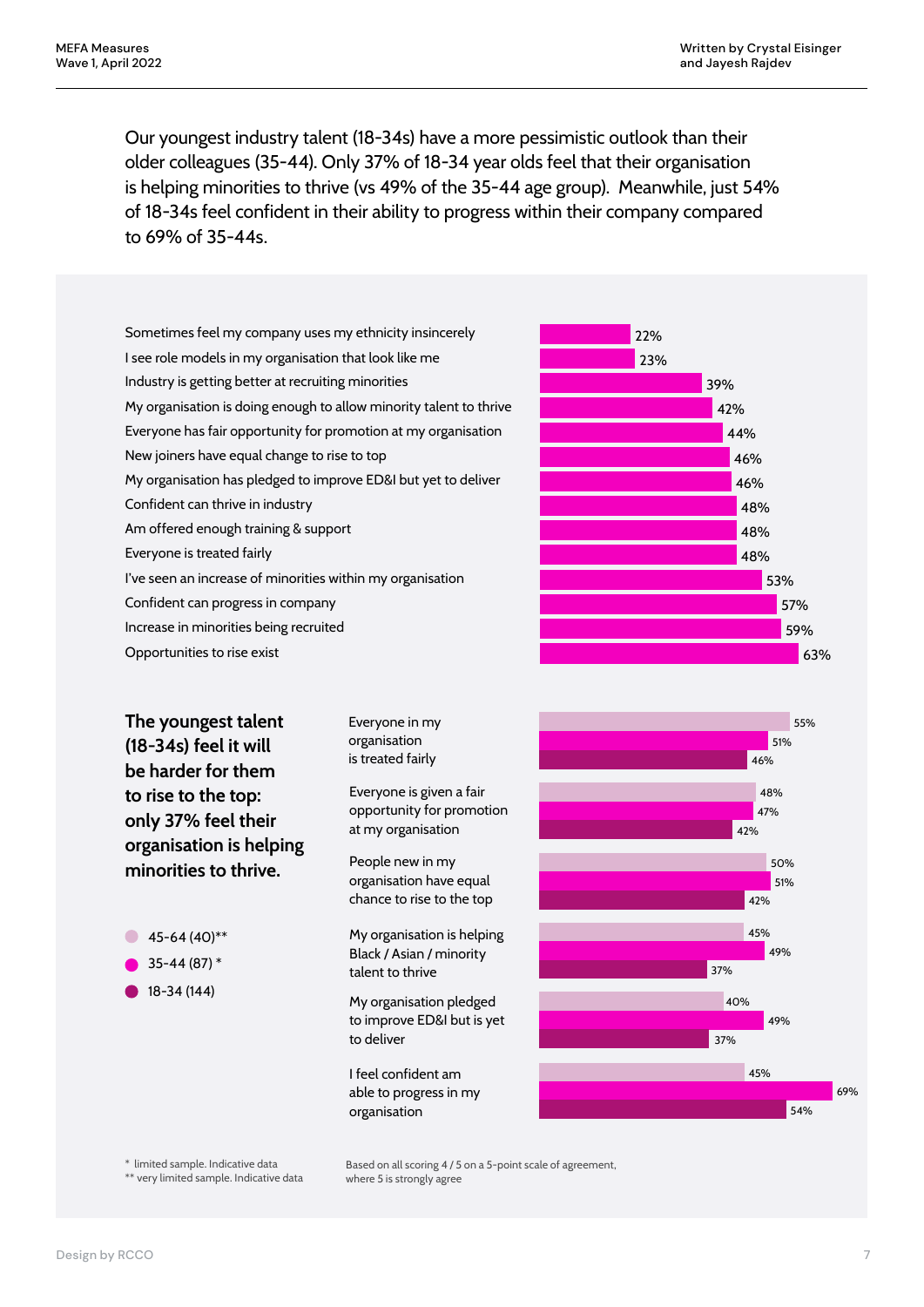## 2. Acute Marginalisation

Sadly, the inclusion picture worsens among respondents who are young, female and from Black backgrounds who are much more likely to feel a lack of equality in treatment, support and opportunity in their organisation.

among all women.

Only 29% of Black women agreed that new people in their organisation have an equal chance to rise to the top versus 43%

Equality Progress

Asian women felt least confident (28%) about their ability to progress in their company versus 54% among all women and 47% among Black women.

**Men responded more positively across the board in answer to questions on diversity, equity and inclusion within their organisations. The starkest contrast between male and female survey respondents on the questions relates to whether organisations are doing enough to help minority talent thrive, recruitment and fair treatment.** 



#### "Stop being an old boy's club!"

Verbatim feedback from survey participant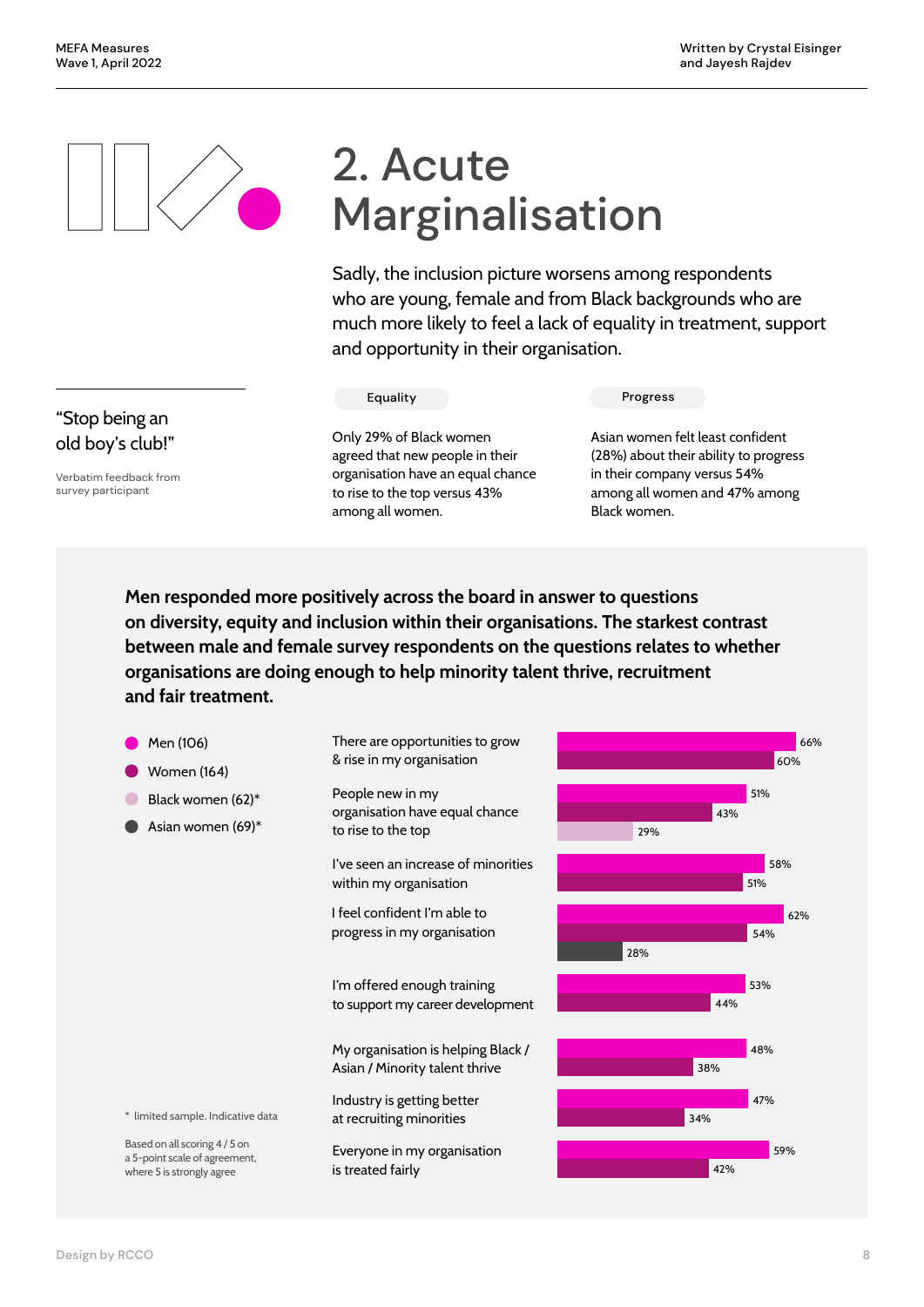#### **Attitudes towards current employer**



\* limited sample. Indicative data Based on all scoring 4 / 5 on a 5-point scale of agreement, where 5 is strongly agree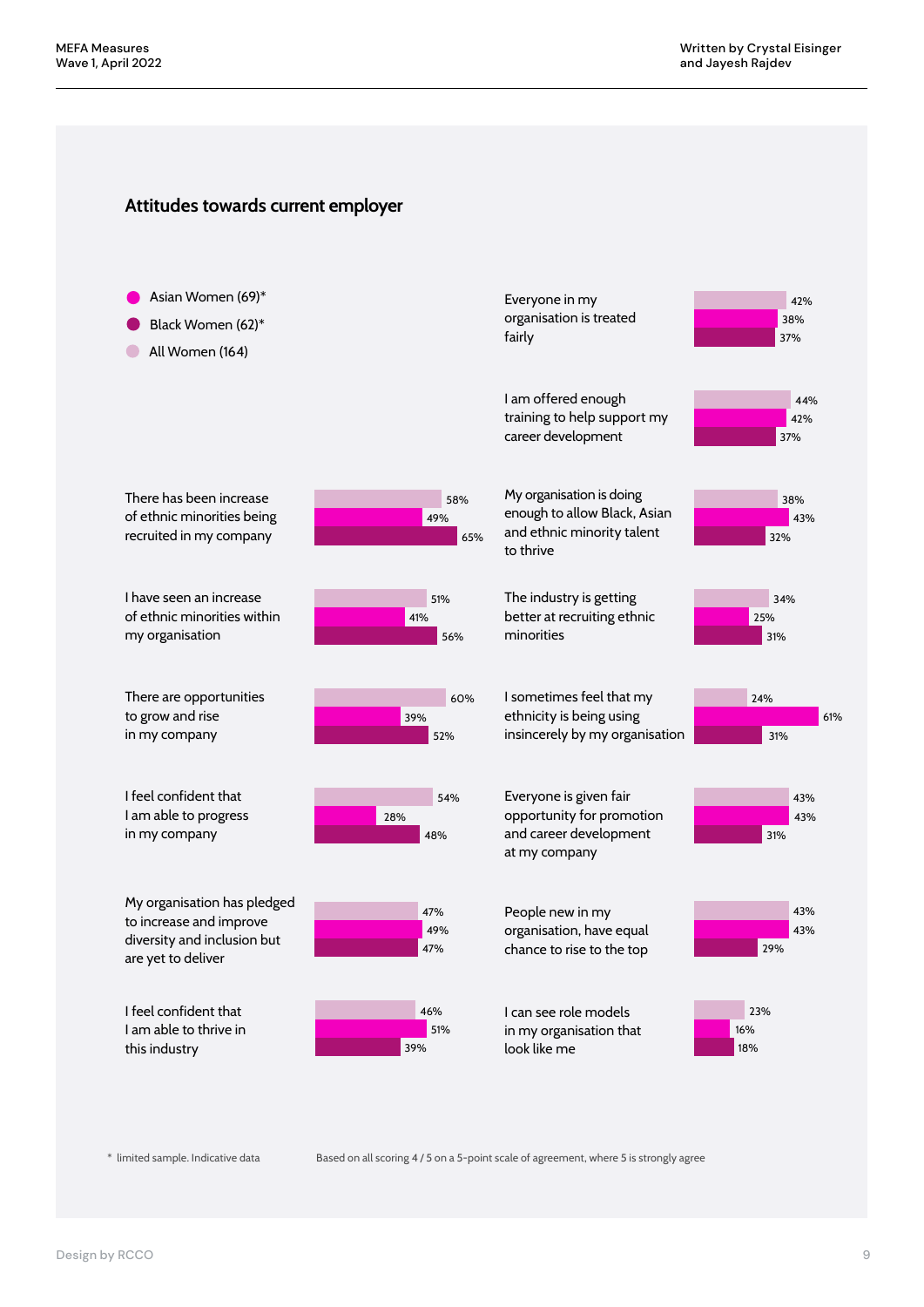#### **White survey respondents were consistently more positive in their outlook than Black and Asian people particularly around role models, progression and equal treatment.**

Asian (114) Black (97) \*

 $\bullet$ 

White (33) \*\*

Sometimes I feel my ethnicity is used insincerely by my organisation

My organisation has pledged to improve ED&I but are yet to deliver

There has been an increase of minorities being recruited

I'm offered enough training to help support my career development

My organisation is helping ethnic minority talent to thrive

I feel confident that I am able to progress in my organisation

I've seen increase of minorities within my organisation

I feel confident I am able to thrive in this industry

The industry is getting better at recruiting minorities

Everyone in my organisation is treated fairly

There are opportunities to grow and rise in my company

Everyone is given a fair opportunity for promotion at my organisation

New people in my org have equal chance to rise to the top

I see role models in my organisation that look like me

Based on all scoring 4 / 5 on a 5-point scale of agreement, where 5 is strongly agree



\*\* very limited sample. Indicative data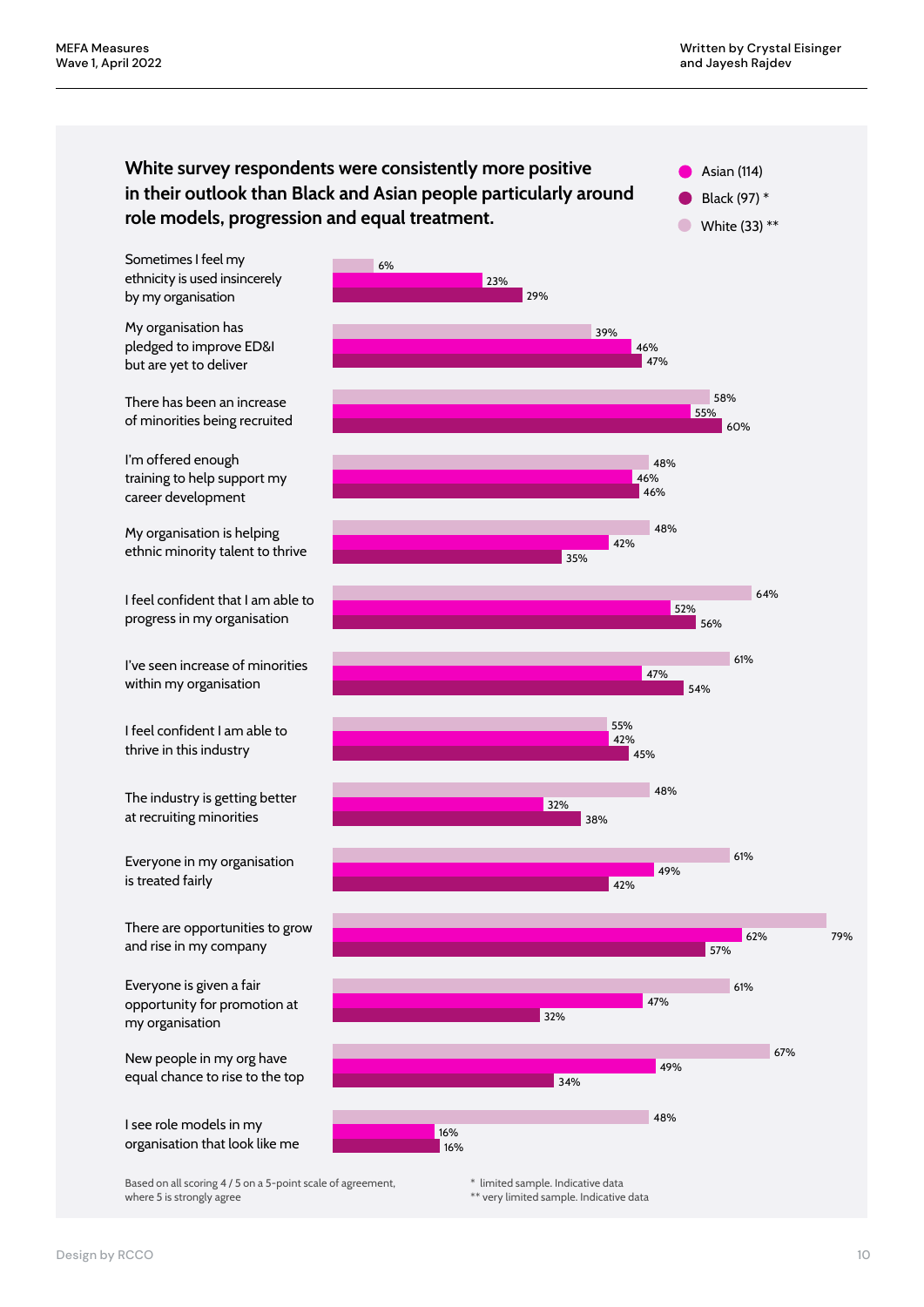

"If it wasn't for MEFA and my mentor, I would not have taken the leap to enter this industry"

Verbatim feedback from survey participant

### 3. Impact of Community Membership

One of MEFA's core goals is to be the home of diverse talent in the media and advertising industry. With this survey, we wanted to understand whether being part of a community like MEFA impacted perceptions of progress and inclusion.

In this we found that MEFA members were more likely to report progress in recruitment (64% vs 53% among non-members) perhaps due to recruitment specific initiatives such as the jobs board MEFA provides, alongside access to specialist recruiters.

In the verbatims MEFA members who represent 54% of respondents shared that the most valuable aspects of being part of the MEFA community were the mentoring scheme and sense of community.

#### **MEFA members are more likely to notice recruitment progress, but feel less confident they can progress and less career development support.**

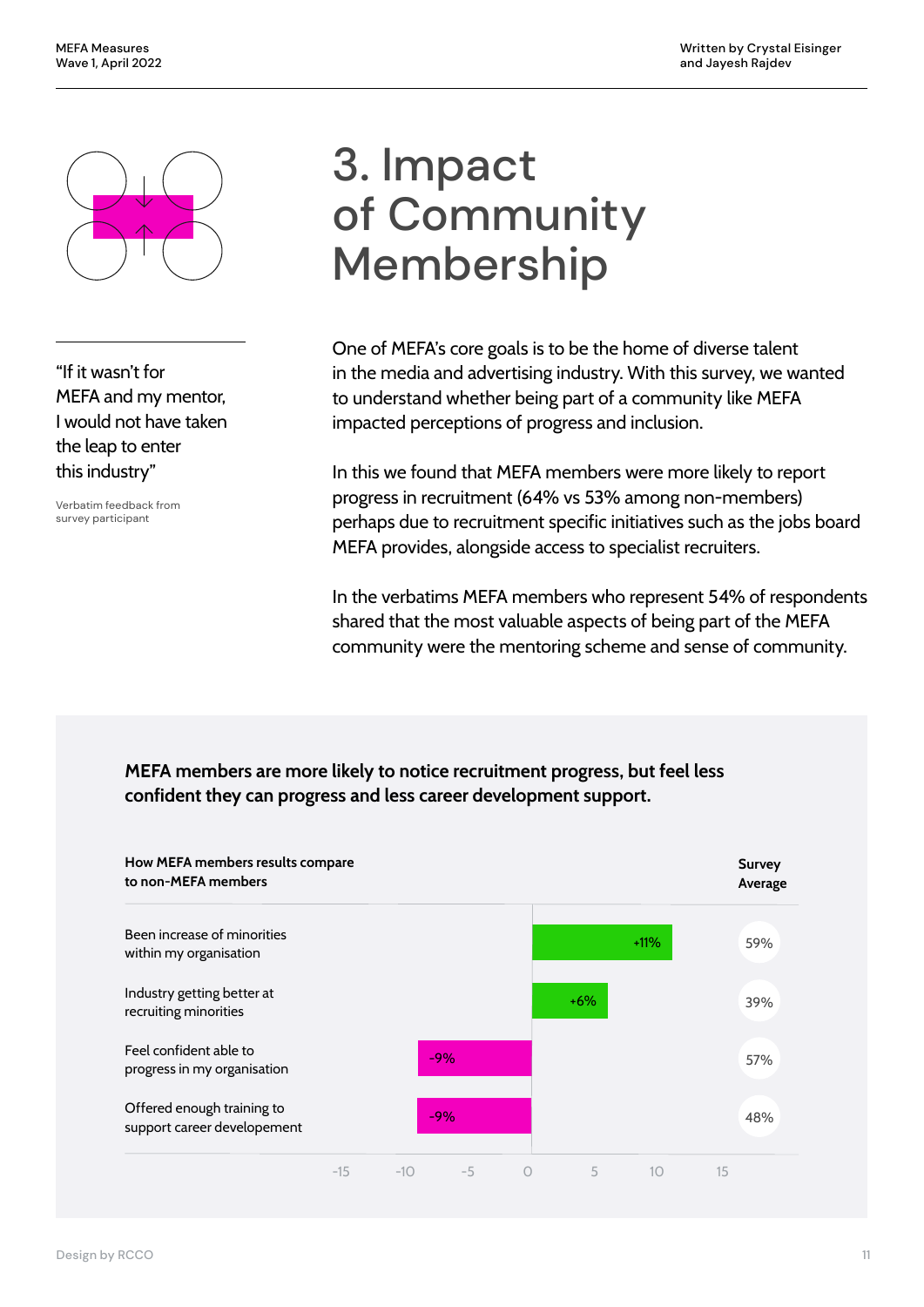"Building an ERG is the very beginning not the end of building an inclusive culture. DE&I must be the responsibility of every person within the organisation as opposed to the responsibility of non-White team members."

Verbatim feedback from survey participant

"If it wasn't for MEFA and my mentor, I would not have taken the leap to enter this industry" shared one member with another sharing that the mentoring scheme provided a way for them to "reach out to someone from a minority ethnic background for guidance and advice."

The other most cited benefit of being part of the community is connecting with people, specifically networking opportunities and the community spirit built around inclusivity and support, "I love that there is finally a network and group of people that look like me. I wasn't aware there were so many ethnic minorities working in media"..."it feels like a truly genuine network that cares about nurturing ethnic talent in our industry."

**As a new organisation MEFA has work to do too. The biggest areas of improvement suggested for MEFA in the coming year are:** 



To be more visible in the industry

To continue connecting our community with each other



Supporting career development of mentors through workshops



Supporting career development of mentors through knowledge sharing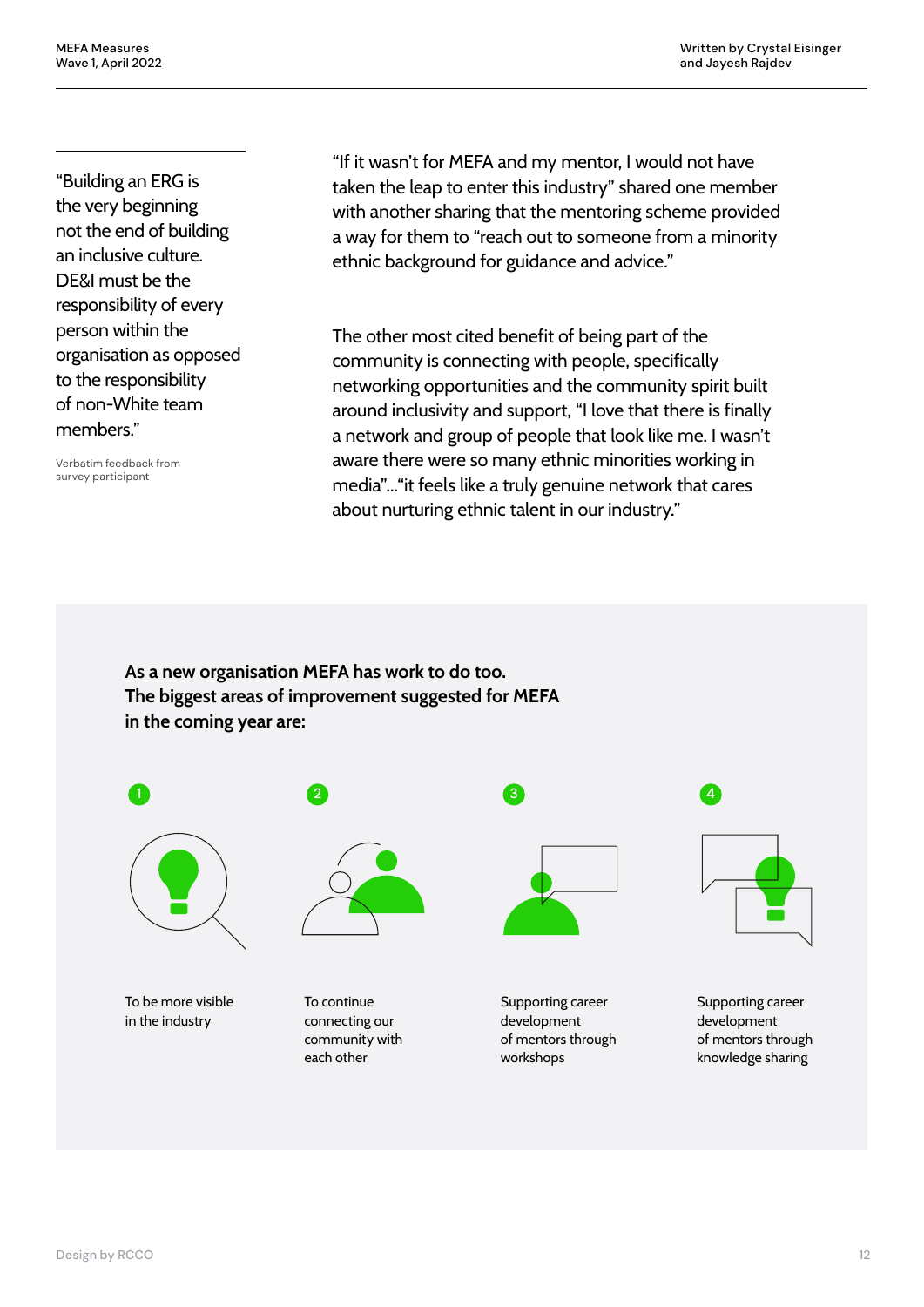

# Ways to improve Diversity and Inclusion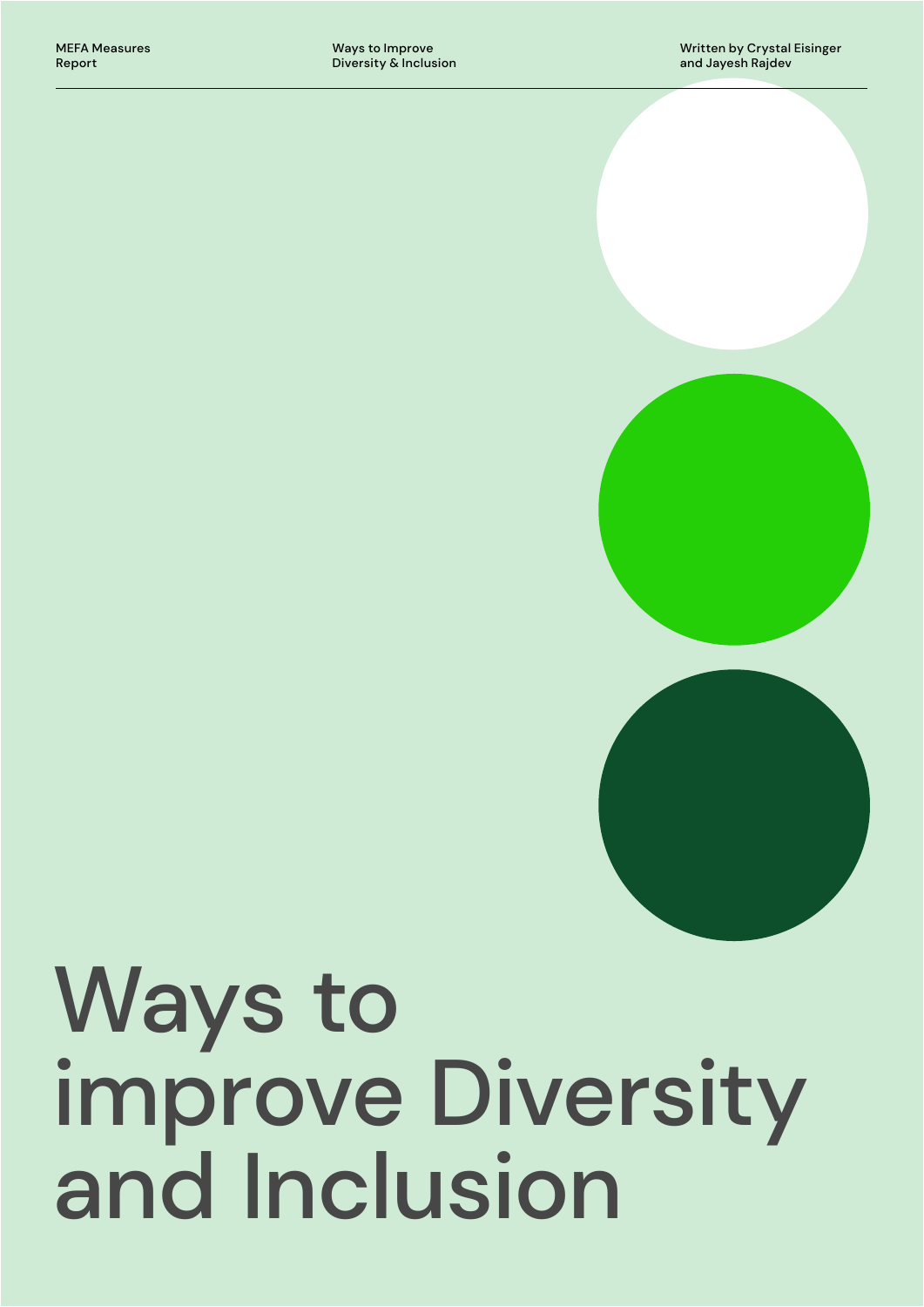Verbatim feedback highlighted clear themes focused on how to drive action with tangible ways we can improve DE&I across three areas:

- **D** Senior leadership in media and advertising organisations
- 2 What can organisations do more broadly?
- **3** Our industry as a whole

### Senior leadership in media and advertising organisations

A common frustration shared by respondents was a lack of diverse role models in senior roles, considered vital to demonstrate to emerging talent that the industry can support longer term equality ambitions.

Leading by example is important, not just for those in the leadership who consider DE&I important, but for absolutely everyone in a senior position of authority. Using all their influence as a force for good is critical to solving so many of the challenges we face.

The most cited feedback was on specifics around the recruitment process, centring on working with specialist recruiters (and diverse ethnic networks such as MEFA), setting targets on the diversity of shortlisted candidates (internally or from recruiters), actively addressing unconscious biases that might sneak in to "fit" interviews that results in homogeneity of hiring outcomes, and using manager-wide training to address this.



- Build inclusive cultures  $\bullet$
- Make DE&I something everyone in the organisation is responsible for
- Hold everyone to account

#### What can organisations do more broadly?

There was clear support for companies to make efforts to build inclusive cultures by celebrating a broader range of cultural events. Formats of social events that aren't centred around drinking were mentioned by numerous respondents.

Making DE&I a challenge for every team and employee is critical. Respondents cited blindness to the problem among some departments, inconsistent deployment of DE&I practices. Mandatory training for all is widely seen as a solution.

Accountability is vital. There were calls for DE&I goals to be taken as seriously as revenue targets, and for explicit DE&I goals to be set in every staff member's performance review.



Less talk, more action

at senior levels

by example

 $\Box$ 

processes

Every boss to lead

Sweat the small stuff with your recruitment

Improve representation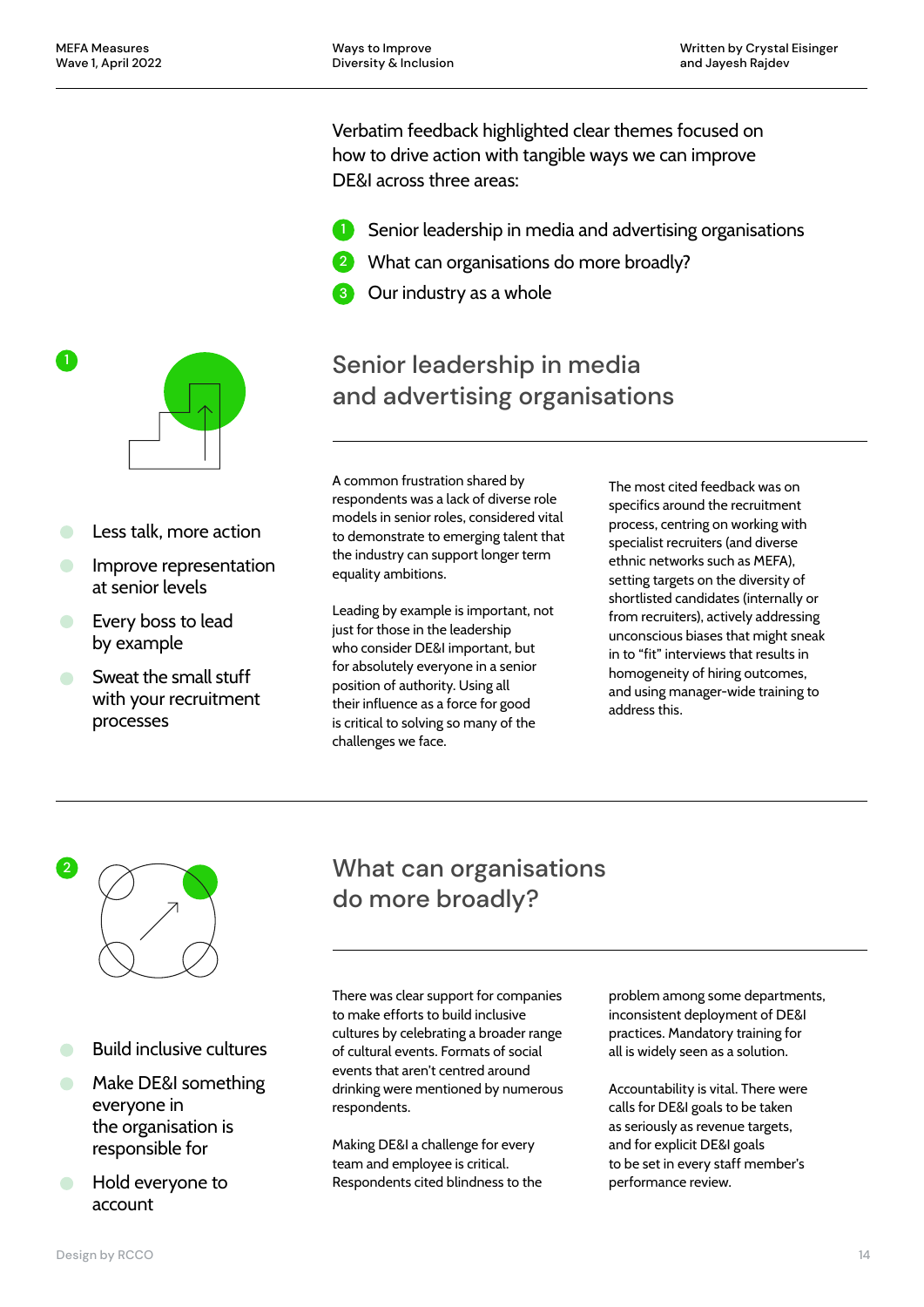

#### "Glass ceilings remain everywhere!"

Verbatim feedback from survey participant

### Our industry as a whole

Ending nepotism and putting an end to "the old boy's club" through greater diversity in recruitment processes. Activist allyship that is focussed on driving change not just looking good e.g. calling out racist behaviour will start to move the dial on this. Building inclusive cultures starts with awareness, a systematic approach, and diverse leadership teams at the top to help close the perception gaps that exist.

Championing DE&I is not just the job of an Employee Resource Group (ERG), nor is the work done. The survey highlights that there are significant gaps between how diverse talent perceives their ability to progress in the industry versus their White counterparts.

Tokenism and box-ticking are not sufficient to deliver the systemic change required in the industry.

It's up to everyone to drive change and up to leadership to "lead" from the front on setting public targets,

working with diverse recruiters, checking on the diversity of a panel before agreeing to speak on one (to drive behaviour change with event organisers) and committing to active allyship.

Ethnicity pay gap reporting should be welcomed by the industry. Those with responsibility for DE&I in their role will have additional data to drive accountability within their organisation. One respondent shared "ethnicity pay gap reporting should be conducted across the industry and taken up with the same vigour many took to gender pay gap reporting".

Give leaders responsibility to monitor, report on the pay gap more openly, give everyone an equal chance at training and progression opportunities, not just the senior leadership teams.

Think and act proactively about inclusivity and belonging at every entry level.

- $\bullet$ Don't just leave it to your ERG. Champion DE&I at all role levels with training, mentoring and allyship
- More leadership accountability, less tokenism and box ticking  $\bullet$
- Publicly welcome and continually shine a light on the ethnicity pay gap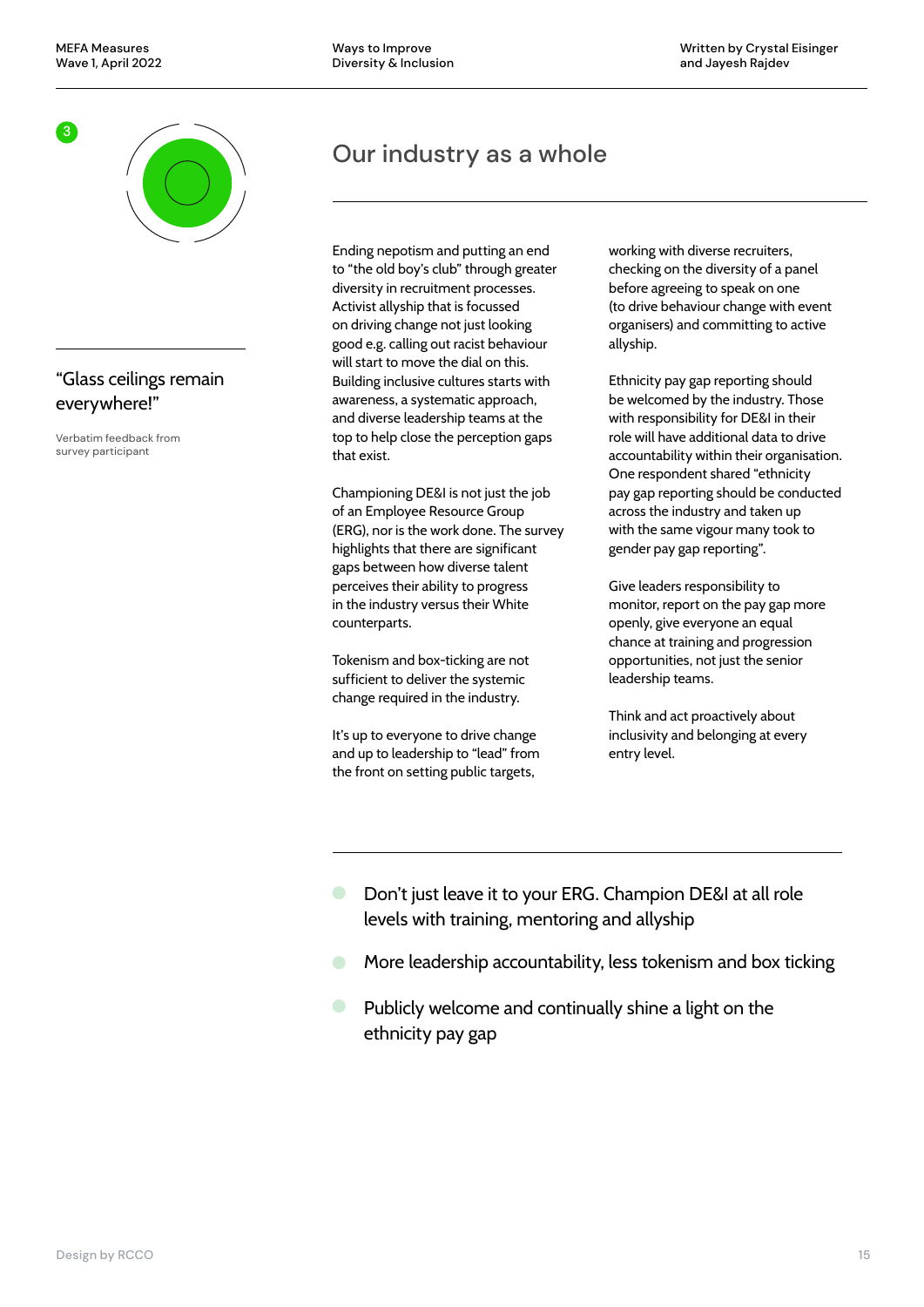**When analysing differences in employee perceptions by media and advertising sector, media owners are seen to be leading on diverse recruitment, media agencies lead on equality and inclusion, whilst employees in adtech lead on the presence of role models.**



**Conversely, employee perceptions in ad agencies and in consultancies are failing to see anything like the same progress.** 



Ad Agencies **Ad Consultancies** 

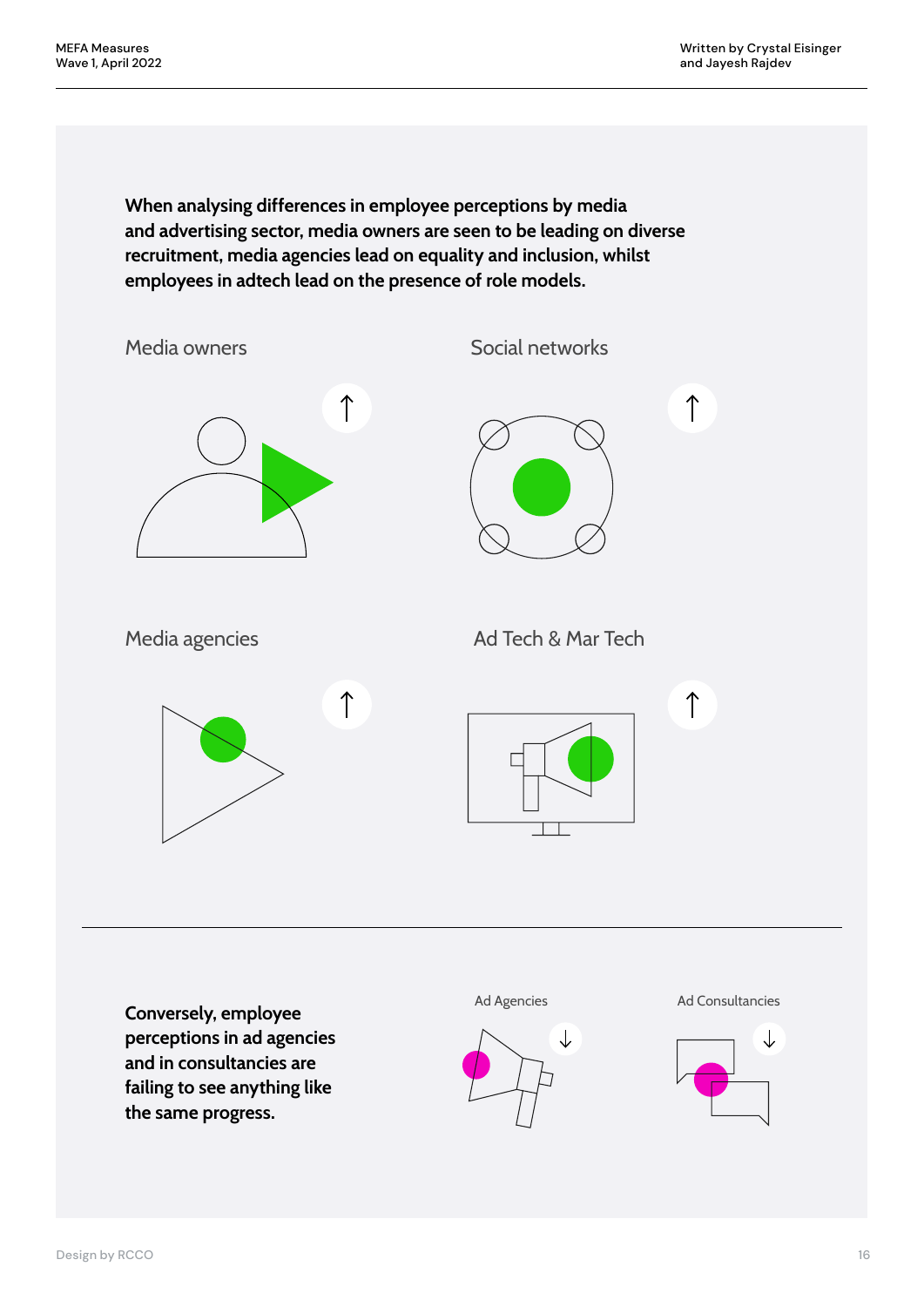Media For All is sponsored by